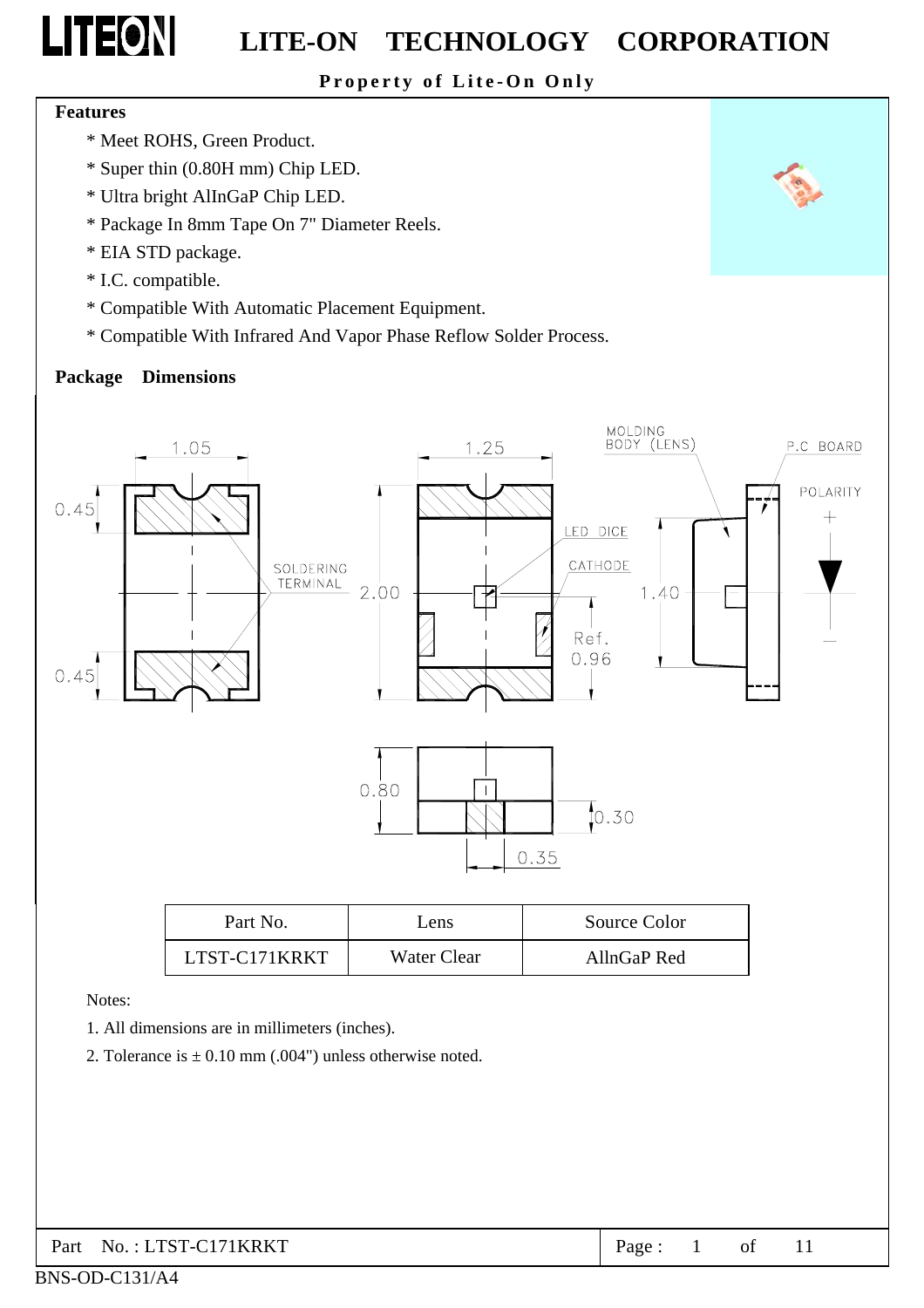

### **Property of Lite-On Only**

### **Absolute Maximum Ratings At Ta=25**℃

| Parameter                                                           | LTST-C171KRKT                                 | Unit                |  |
|---------------------------------------------------------------------|-----------------------------------------------|---------------------|--|
| <b>Power Dissipation</b>                                            | 75                                            | mW                  |  |
| <b>Peak Forward Current</b><br>(1/10 Duty Cycle, 0.1ms Pulse Width) | 80                                            | mA                  |  |
| DC Forward Current                                                  | 30                                            | mA                  |  |
| Derating Linear From 50°C                                           | 0.4                                           | $mA$ <sup>o</sup> C |  |
| Reverse Voltage                                                     | 5                                             | V                   |  |
| <b>Operating Temperature Range</b>                                  | -55 $\rm{^{\circ}C}$ to + 85 $\rm{^{\circ}C}$ |                     |  |
| <b>Storage Temperature Range</b>                                    | -55 $\rm{^{\circ}C}$ to + 85 $\rm{^{\circ}C}$ |                     |  |
| Wave Soldering Condition                                            | 260°C For 5 Seconds                           |                     |  |
| <b>Infrared Soldering Condition</b>                                 | 260°C For 5 Seconds                           |                     |  |
| Vapor Phase Soldering Condition                                     | 215°C For 3 Minutes                           |                     |  |

| Part No.: LTST-C171KRKT | Page: |  |  |  |  |
|-------------------------|-------|--|--|--|--|
|-------------------------|-------|--|--|--|--|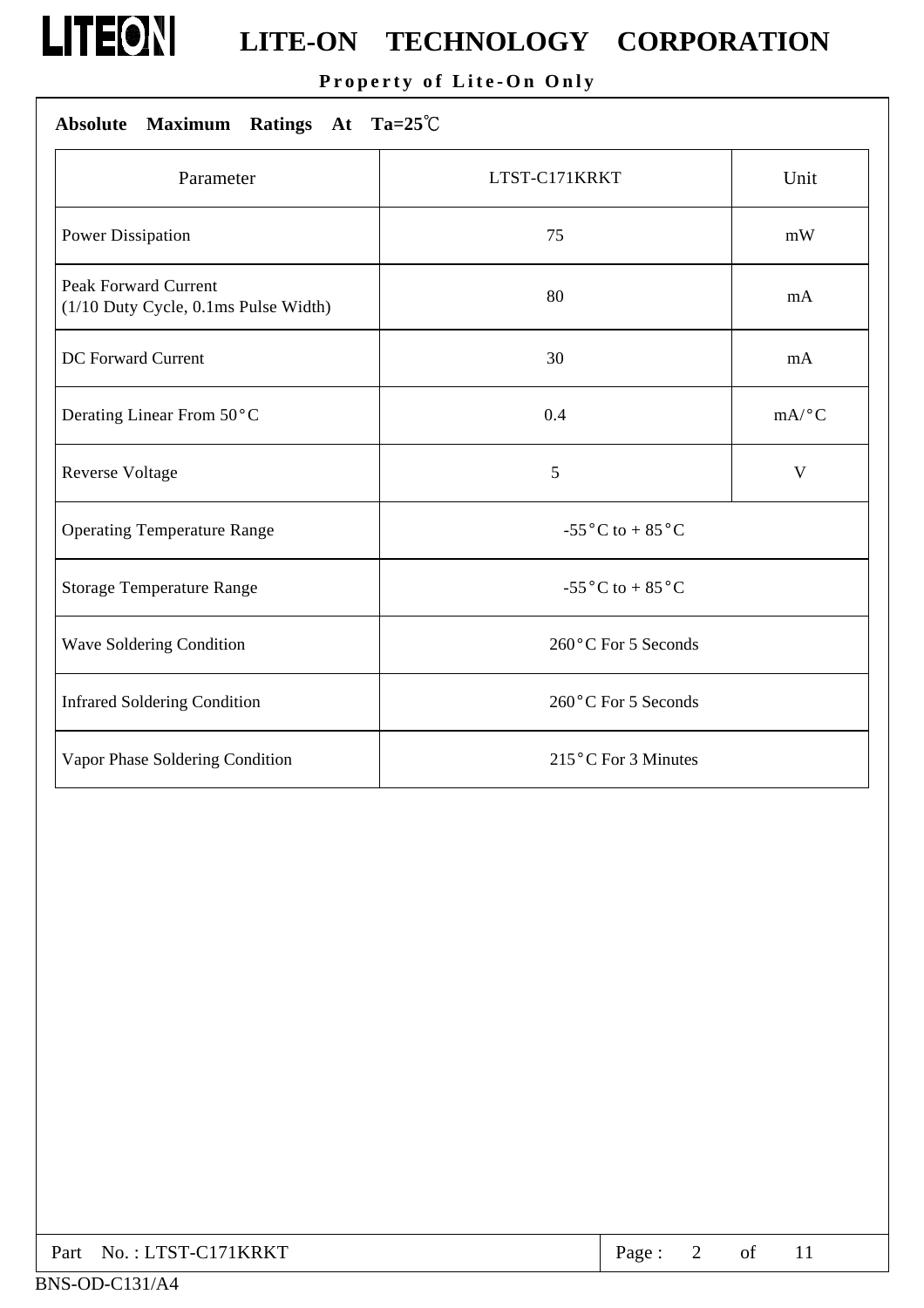### **Property of Lite-On Only**

### **Suggestion Profile:**

**LITEON** 

(1) Suggestion IR Reflow Profile For Normal Process



(2) Suggestion IR Reflow Profile For Pb Free Process

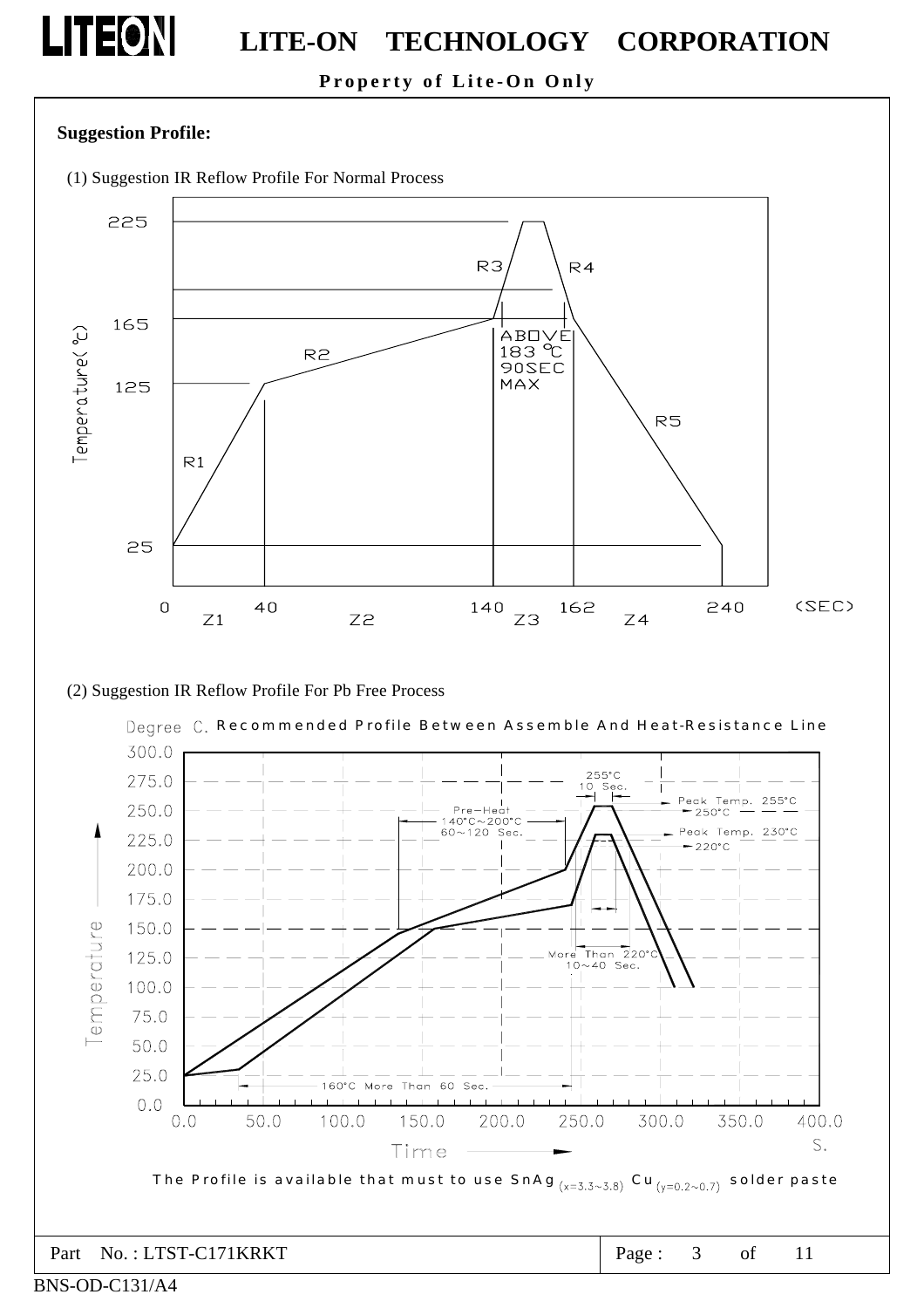

**Property of Lite-On Only** 

| $Ta=25^{\circ}C$<br><b>Electrical</b><br><b>Optical</b><br><b>Characteristics</b><br>At |                  |                   |      |      |      |          |                              |
|-----------------------------------------------------------------------------------------|------------------|-------------------|------|------|------|----------|------------------------------|
| Parameter                                                                               | Symbol           | Part No.<br>LTST- | Min. | Typ. | Max. | Unit     | <b>Test Condition</b>        |
| Luminous Intensity                                                                      | IV               | C171KRKT          | 18.0 | 54.0 |      | mcd      | $IF = 20mA$<br>Note 1        |
| Viewing Angle                                                                           | $2 \theta$ 1/2   | C171KRKT          |      | 130  |      | deg      | Note $2$ (Fig.6)             |
| Peak Emission Wavelength                                                                | $\lambda P$      | C171KRKT          |      | 639  |      | nm       | Measurement<br>@Peak (Fig.1) |
| Dominant Wavelength                                                                     | $\lambda$ d      | C171KRKT          |      | 631  |      | nm       | Note 3                       |
| Spectral Line Half-Width                                                                | $\Delta \lambda$ | C171KRKT          |      | 20   |      | nm       |                              |
| Forward Voltage                                                                         | <b>VF</b>        | C171KRKT          |      | 2.0  | 2.4  | V        | $IF = 20mA$                  |
| <b>Reverse Current</b>                                                                  | IR               | C171KRKT          |      |      | 10   | $\mu$ A  | $VR = 5V$                    |
| Capacitance                                                                             | $\mathbf C$      | C171KRKT          |      | 40   |      | $\rm PF$ | $VF = 0$<br>$f = 1MHz$       |

Notes: 1. Luminous intensity is measured with a light sensor and filter combination that approximates the CIE eye-response curve.

- 2.  $\theta$  1/2 is the off-axis angle at which the luminous intensity is half the axial luminous intensity.
- 3. The dominant wavelength,  $\lambda$  d is derived from the CIE chromaticity diagram and represents the single wavelength which defines the color of the device.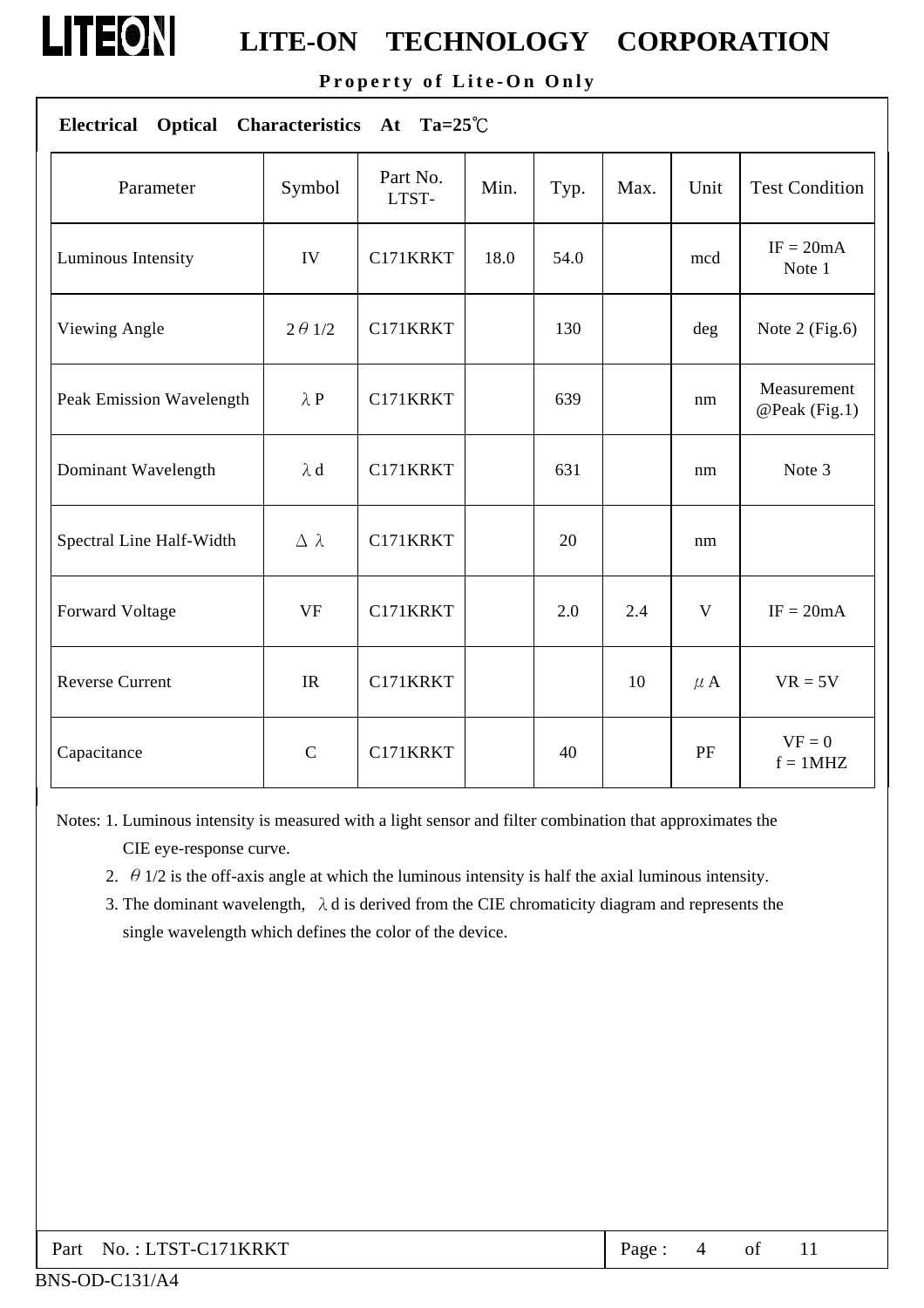

# **LITEON** LITE-ON TECHNOLOGY CORPORATION

### **Property of Lite-On Only**

### **Bin Code List**

| Luminous Intensity |       | Unit: $\text{mod} \ @$ 20mA |
|--------------------|-------|-----------------------------|
| <b>Bin Code</b>    | Min.  | Max.                        |
| M                  | 18.0  | 28.0                        |
| N                  | 28.0  | 45.0                        |
| P                  | 45.0  | 71.0                        |
|                    | 71.0  | 112.0                       |
| R                  | 112.0 | 180.0                       |

Tolerance on each Intensity bin is +/-15%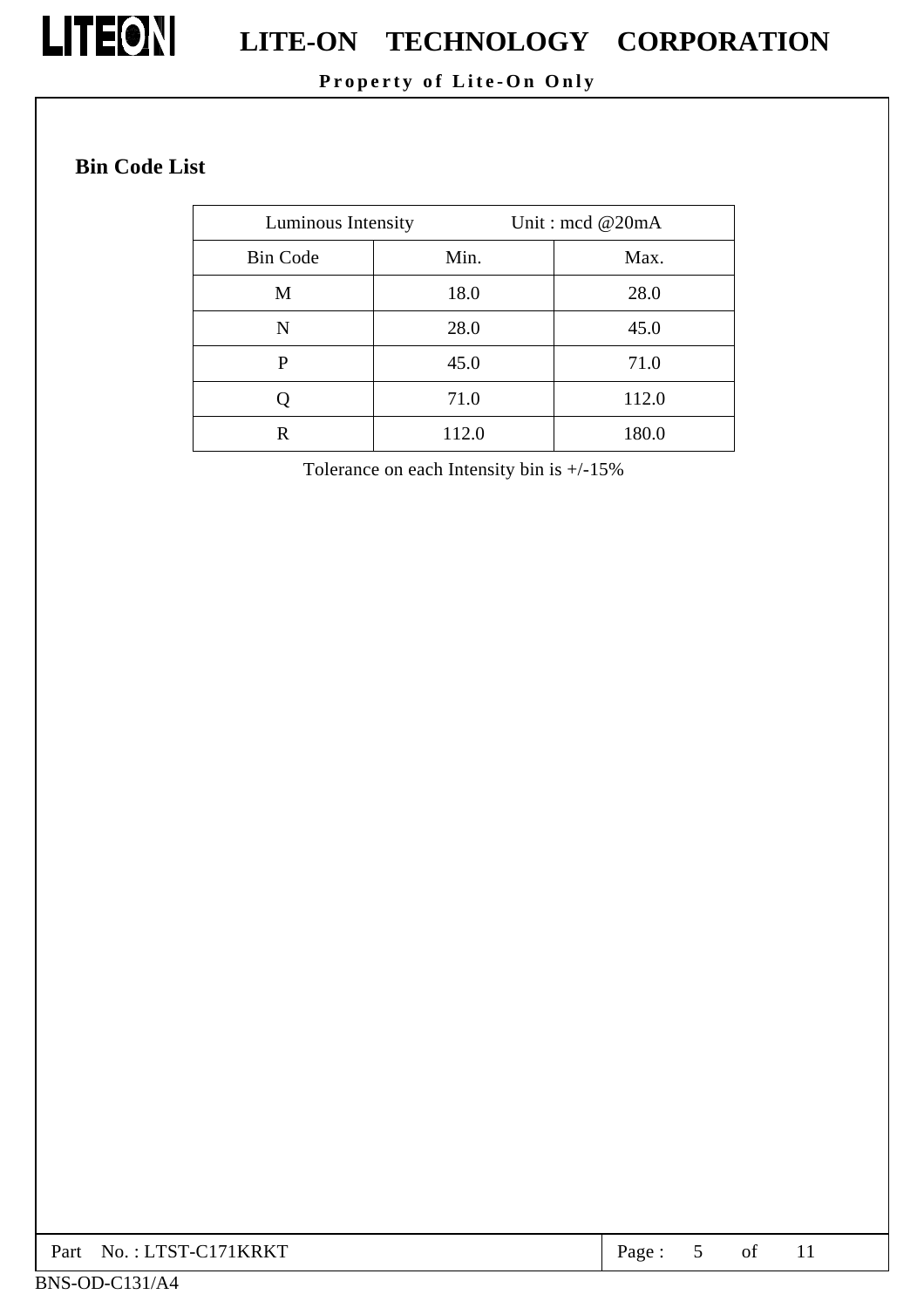**Property of Lite-On Only** 



BNS-OD-C131/A4

**LITEON**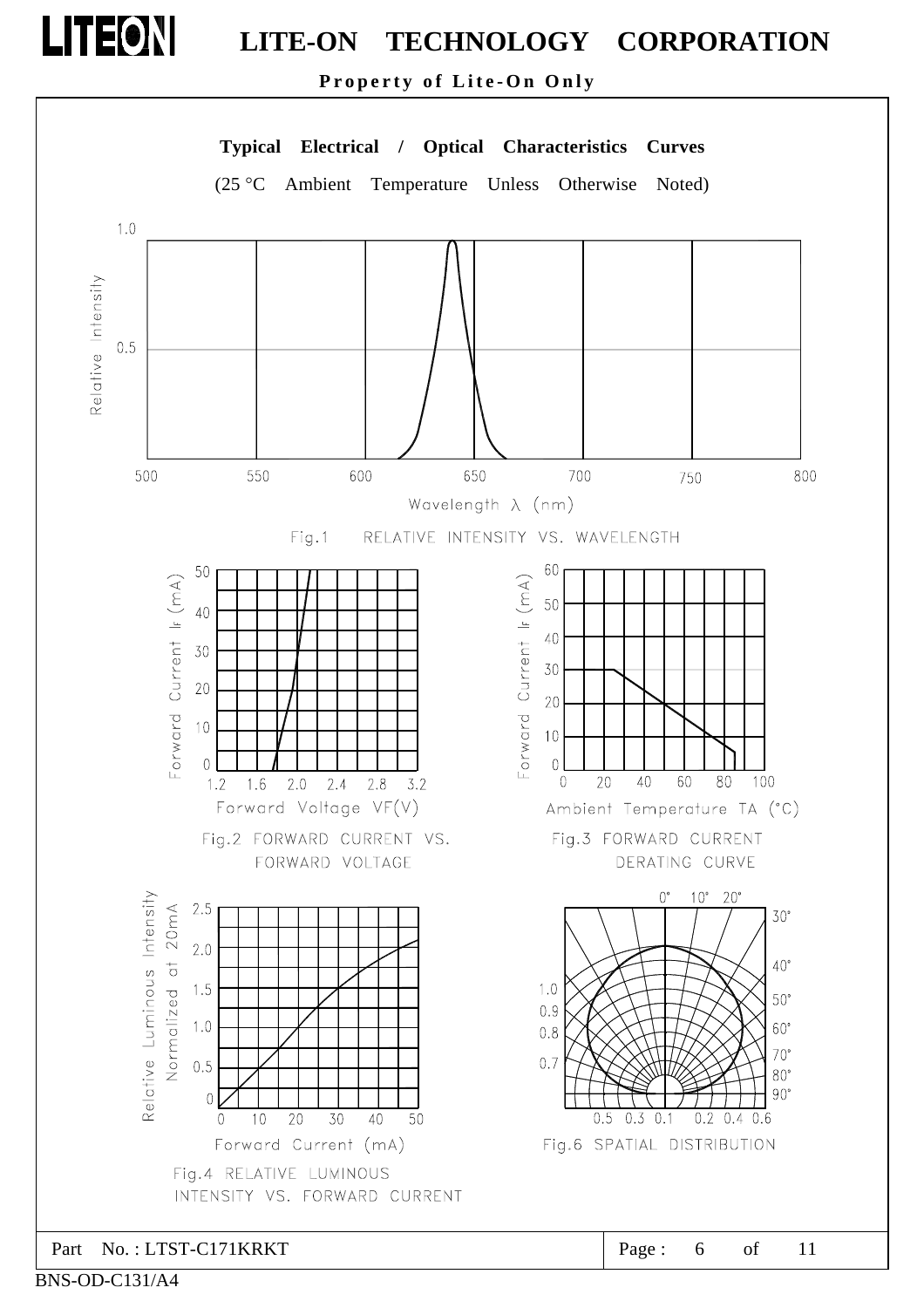

### **Property of Lite-On Only**

#### **Cleaning**

Do not use unspecified chemical liquid to clean LED they could harm the package. If clean is necessary, immerse the LED in ethyl alcohol or in isopropyl alcohol at normal temperature for less one minute.

#### **Suggest Soldering Pad Dimensions**



#### **Package Dimensions Of Tape And Reel**



Notes:

1. All dimensions are in millimeters (inches).

| $\vert$ Part No.: LTST-C171KRKT | Page: $7 \text{ of } 11$ |  |  |  |  |
|---------------------------------|--------------------------|--|--|--|--|
|---------------------------------|--------------------------|--|--|--|--|

#### BNS-OD-C131/A4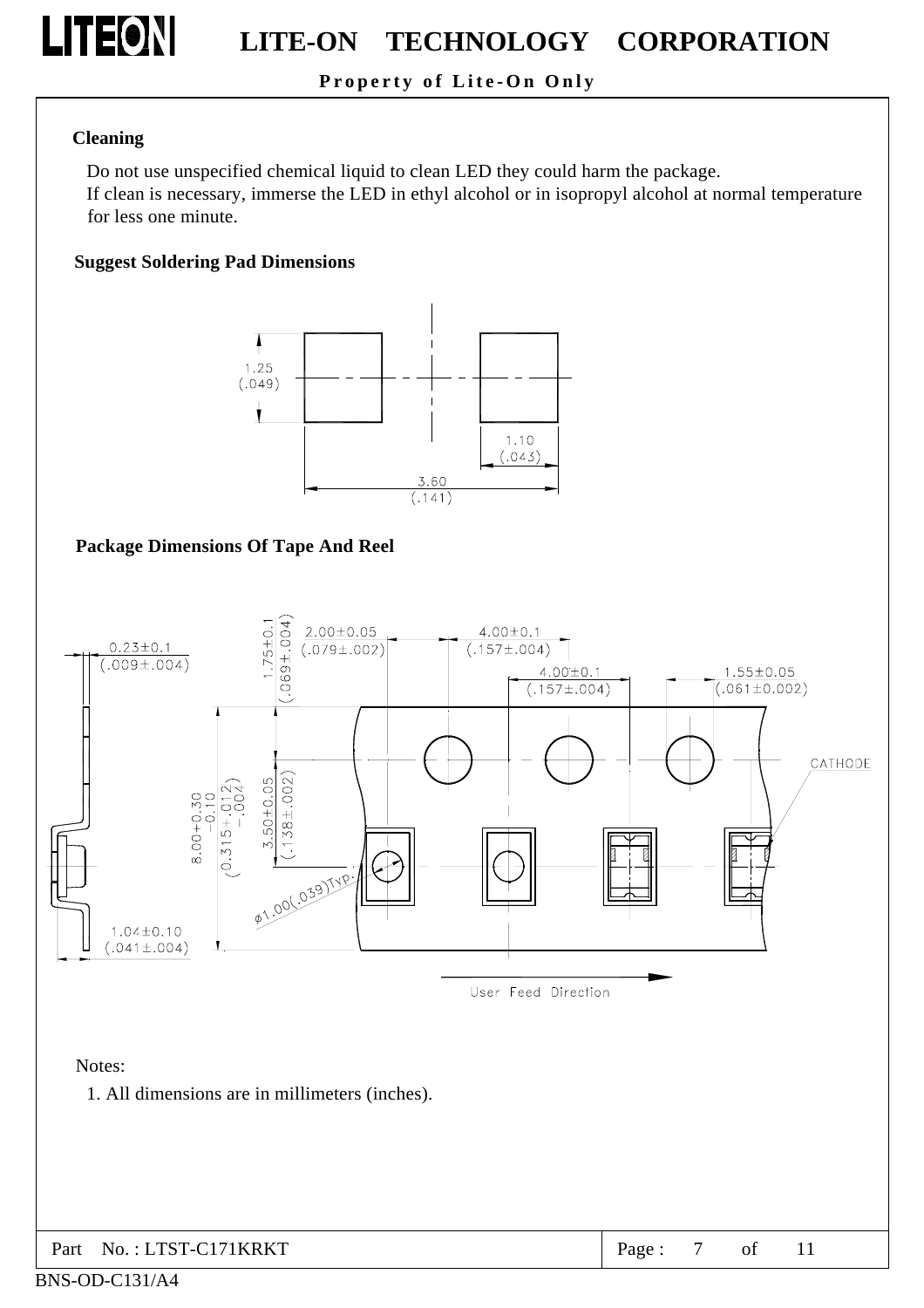

### **Property of Lite-On Only**



#### Notes:

- 1. Empty component pockets sealed with top cover tape.
- 2. 7 inch reel-3000 pieces per reel.
- 3. Minimum packing quantity is 500 pcs for remainders.
- 4. The maximum number of consecutive missing lamps is two.
- 5. In accordance with ANSI/EIA 481-1-A-1994 specifications.

| $\vert$ Part No.: LTST-C171KRKT | Page: |  |  |  |  |
|---------------------------------|-------|--|--|--|--|
|---------------------------------|-------|--|--|--|--|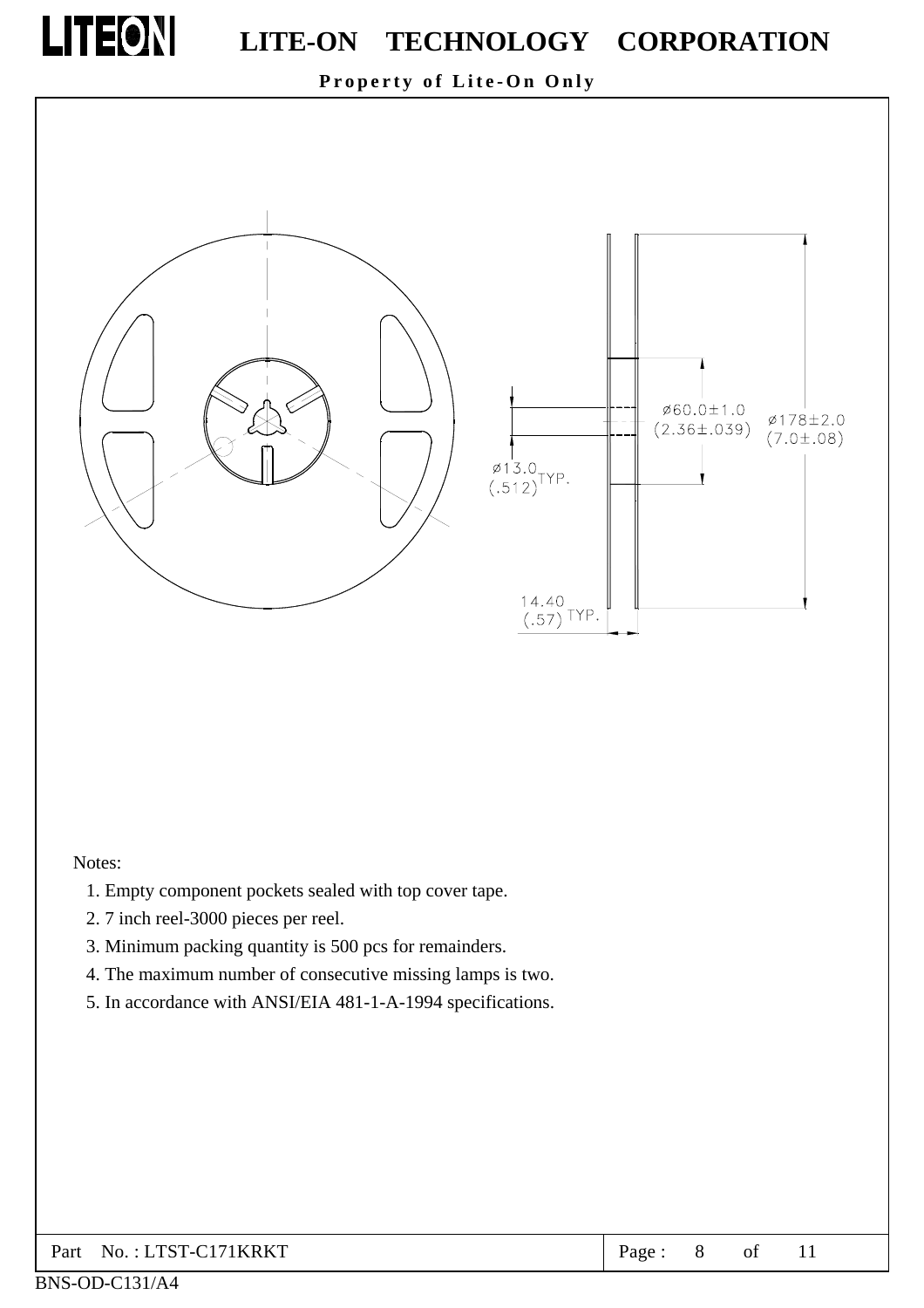

**Property of Lite-On Only** 

### **CAUTIONS**

### **1. Application**

The LEDs described here are intended to be used for ordinary electronic equipment (such as office equipment, communication equipment and household applications).Consult Liteon's Sales in advance for information on applications in which exceptional reliability is required, particularly when the failure or malfunction of the LEDs may directly jeopardize life or health (such as in aviation, transportation, traffic control equipment, medical and life support systems and safety devices).

### **2. Storage**

The storage ambient for the LEDs should not exceed 30°C temperature or 70% relative humidity. It is recommended that LEDs out of their original packaging are IR-reflowed within one week. For extended storage out of their original packaging, it is recommended that the LEDs be stored in a sealed container with appropriate desiccant, or in a desiccators with nitrogen ambient. LEDs stored out of their original packaging for more than a week should be baked at about 60 deg C for at least 24 hours before solder assembly.

### **3. Cleaning**

Use alcohol-based cleaning solvents such as isopropyl alcohol to clean the LED if necessary.

### **4. Soldering**

Recommended soldering conditions:

| Reflow soldering |                      | Wave Soldering |                      |                | Soldering iron       |
|------------------|----------------------|----------------|----------------------|----------------|----------------------|
| Pre-heat         | $120 \sim 150$ °C    | Pre-heat       | $100^{\circ}$ C Max. | Temperature    | $300^{\circ}$ C Max. |
| Pre-heat time    | $120$ sec. Max.      | Pre-heat time  | 60 sec. Max.         | Soldering time | $3$ sec. Max.        |
| Peak temperature | $270^{\circ}$ C Max. | Solder wave    | $260^{\circ}$ C Max. |                | (one time only)      |
| Soldering time   | 10 sec. Max.         | Soldering time | $10$ sec. Max.       |                |                      |

### **5. Drive Method**

An LED is a current-operated device. In order to ensure intensity uniformity on multiple LEDs connected in parallel in an application, it is recommended that a current limiting resistor be incorporated in the drive circuit, in series with each LED as shown in Circuit A below.





- (A) Recommended circuit.
- (B) The brightness of each LED might appear different due to the differences in the I-V characteristics of those LEDs.

### **6. ESD (Electrostatic Discharge)**

Static Electricity or power surge will damage the LED. Suggestions to prevent ESD damage:

- Use of a conductive wrist band or anti-electrostatic glove when handling these LEDs.
- All devices, equipment, and machinery must be properly grounded.
- Work tables, storage racks, etc. should be properly grounded.
- Use ion blower to neutralize the static charge which might have built up on surface of the LED's plastic lens as a result of friction between LEDs during storage and handling.

Part No.: LTST-C171KRKT Page: 9 of 11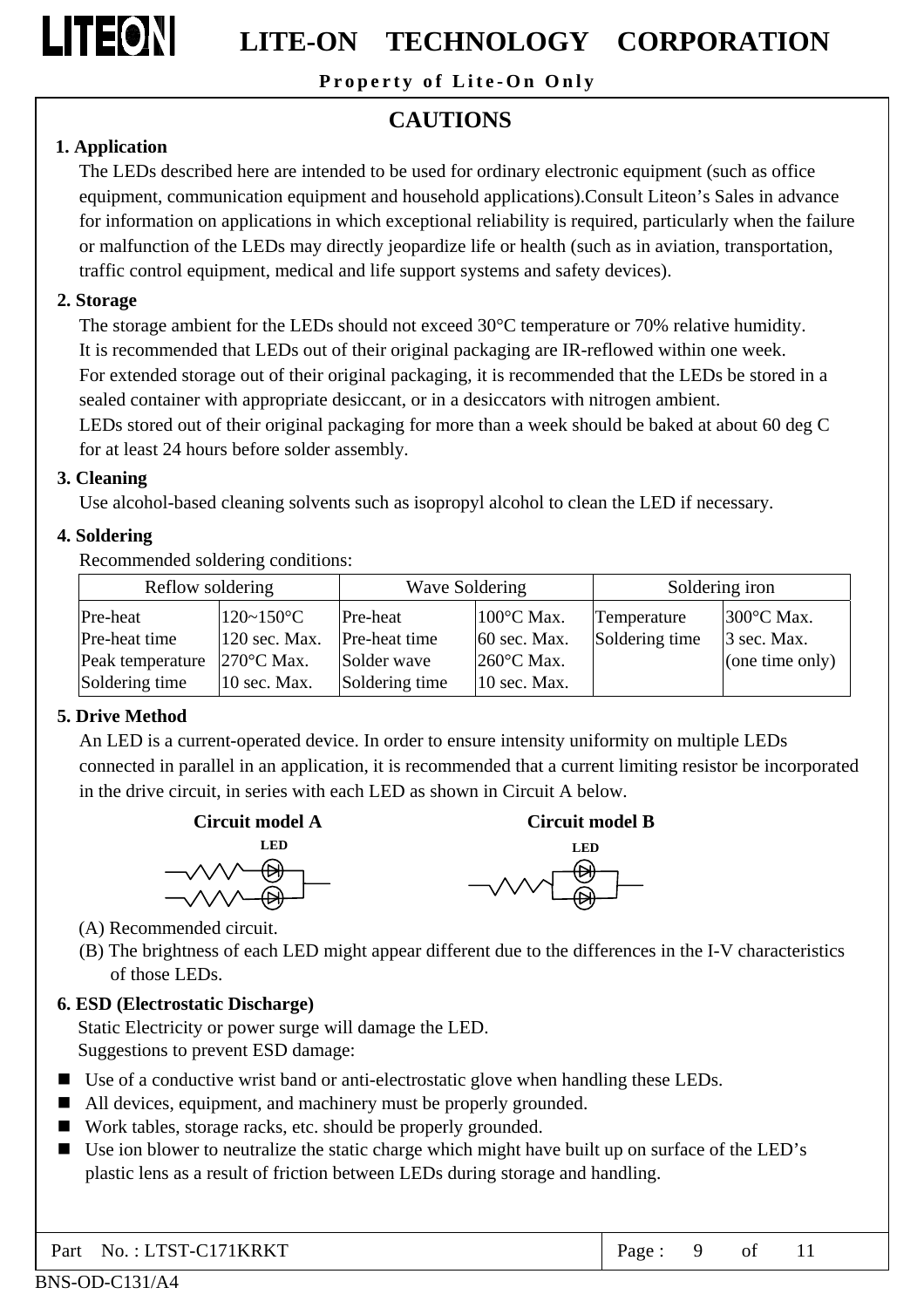### **Property of Lite-On Only**

ESD-damaged LEDs will exhibit abnormal characteristics such as high reverse leakage current, low forward voltage, or " no lightup " at low currents.

To verify for ESD damage, check for " lightup " and Vf of the suspect LEDs at low currents.

The Vf of " good " LEDs should be >2.0V@0.1mA for InGaN product and >1.4V@0.1mA for AlInGaP product.

### **7. Reliability Test**

**LITEON** 

| Classification               | Test Item                                                  | <b>Test Condition</b>                                                                                                                                                                                                                                                                                                                           | <b>Reference Standard</b>                                                                         |
|------------------------------|------------------------------------------------------------|-------------------------------------------------------------------------------------------------------------------------------------------------------------------------------------------------------------------------------------------------------------------------------------------------------------------------------------------------|---------------------------------------------------------------------------------------------------|
|                              | <b>Operation Life</b>                                      | Ta= Under Room Temperature As Per Data Sheet<br><b>Maximum Rating</b><br>*Test Time= 1000HRS (-24HRS,+72HRS)*@20mA.                                                                                                                                                                                                                             | MIL-STD-750D:1026<br>MIL-STD-883D:1005<br>JIS C 7021:B-1                                          |
| Endurance<br>Test            | <b>High Temperature</b><br><b>High Humidity</b><br>Storage | IR-Reflow In-Board, 2 Times<br>Ta= $65\pm5^{\circ}$ C, RH= $90\sim95\%$<br>*Test Time= 240HRS±2HRS                                                                                                                                                                                                                                              | MIL-STD-202F:103B<br>JIS C 7021:B-11                                                              |
|                              | <b>High Temperature</b><br>Storage                         | Ta= $105 \pm 5^{\circ}$ C<br>*Test Time= 1000HRS (-24HRS,+72HRS)                                                                                                                                                                                                                                                                                | MIL-STD-883D:1008<br>JIS C 7021:B-10                                                              |
|                              | Low Temperature<br>Storage                                 | Ta= $-55\pm5^{\circ}$ C<br>*Test Time=1000HRS (-24HRS,+72H RS)                                                                                                                                                                                                                                                                                  | JIS C 7021:B-12                                                                                   |
|                              | Temperature<br>Cycling                                     | $105^{\circ}$ C ~ 25°C ~ -55°C ~ 25°C<br>30mins 5mins<br>30mins 5mins<br>10 Cycles                                                                                                                                                                                                                                                              | MIL-STD-202F:107D<br>MIL-STD-750D:1051<br>MIL-STD-883D:1010<br>JIS C 7021:A-4                     |
| Environmental<br><b>Test</b> | Thermal<br>Shock                                           | IR-Reflow In-Board, 2 Times<br>$85 \pm 5^{\circ}$ C ~ -40 $^{\circ}$ C $\pm 5^{\circ}$ C<br>10mins<br>10mins 10 Cycles                                                                                                                                                                                                                          | MIL-STD-202F:107D<br>MIL-STD-750D:1051<br>MIL-STD-883D:1011                                       |
|                              | Solder<br>Resistance                                       | T.sol= $260 \pm 5^{\circ}$ C<br>Dwell Time= $10 \pm 1$ secs                                                                                                                                                                                                                                                                                     | MIL-STD-202F:210A<br>MIL-STD-750D:2031<br>JIS C 7021:A-1                                          |
|                              | IR-Reflow<br><b>Normal Process</b>                         | Ramp-up rate(183°C to Peak) +3°C/ second max<br>Temp. maintain at $125(\pm 25)$ °C 120 seconds max<br>Temp. maintain above 183℃ 60-150 seconds<br>Peak temperature range $235^{\circ}\text{C} + 5/-0^{\circ}\text{C}$<br>Time within $5^{\circ}$ C of actual Peak Temperature (tp)<br>10-30 seconds<br>Ramp-down rate $+6^{\circ}$ C/second max | MIL-STD-750D:2031.2<br>J-STD-020C                                                                 |
|                              | IR-Reflow<br>Pb Free Process                               | Ramp-up rate(217°C to Peak) +3°C/ second max<br>Temp. maintain at $175(\pm 25)$ °C 180 seconds max<br>Temp. maintain above $217^{\circ}$ C 60-150 seconds<br>Peak temperature range $260^{\circ}C + 0/5^{\circ}C$<br>Time within $5^{\circ}$ C of actual Peak Temperature (tp)<br>20-40 seconds<br>Ramp-down rate $+6^{\circ}$ C/second max     | MIL-STD-750D:2031.2<br>J-STD-020C                                                                 |
|                              | Solderability                                              | T.sol= $235 \pm 5^{\circ}$ C<br>Immersion time $2\pm0.5$ sec<br>Immersion rate $25\pm2.5$ mm/sec<br>Coverage $\geq$ 95% of the dipped surface                                                                                                                                                                                                   | MIL-STD-202F:208D<br>MIL-STD-750D:2026<br>MIL-STD-883D:2003<br>IEC 68 Part 2-20<br>JIS C 7021:A-2 |

#### **8. Others**

The appearance and specifications of the product may be modified for improvement without prior notice.

| $\vert$ Part No.: LTST-C171KRKT | Page: $10$ of |  |  |  |  |
|---------------------------------|---------------|--|--|--|--|
|---------------------------------|---------------|--|--|--|--|